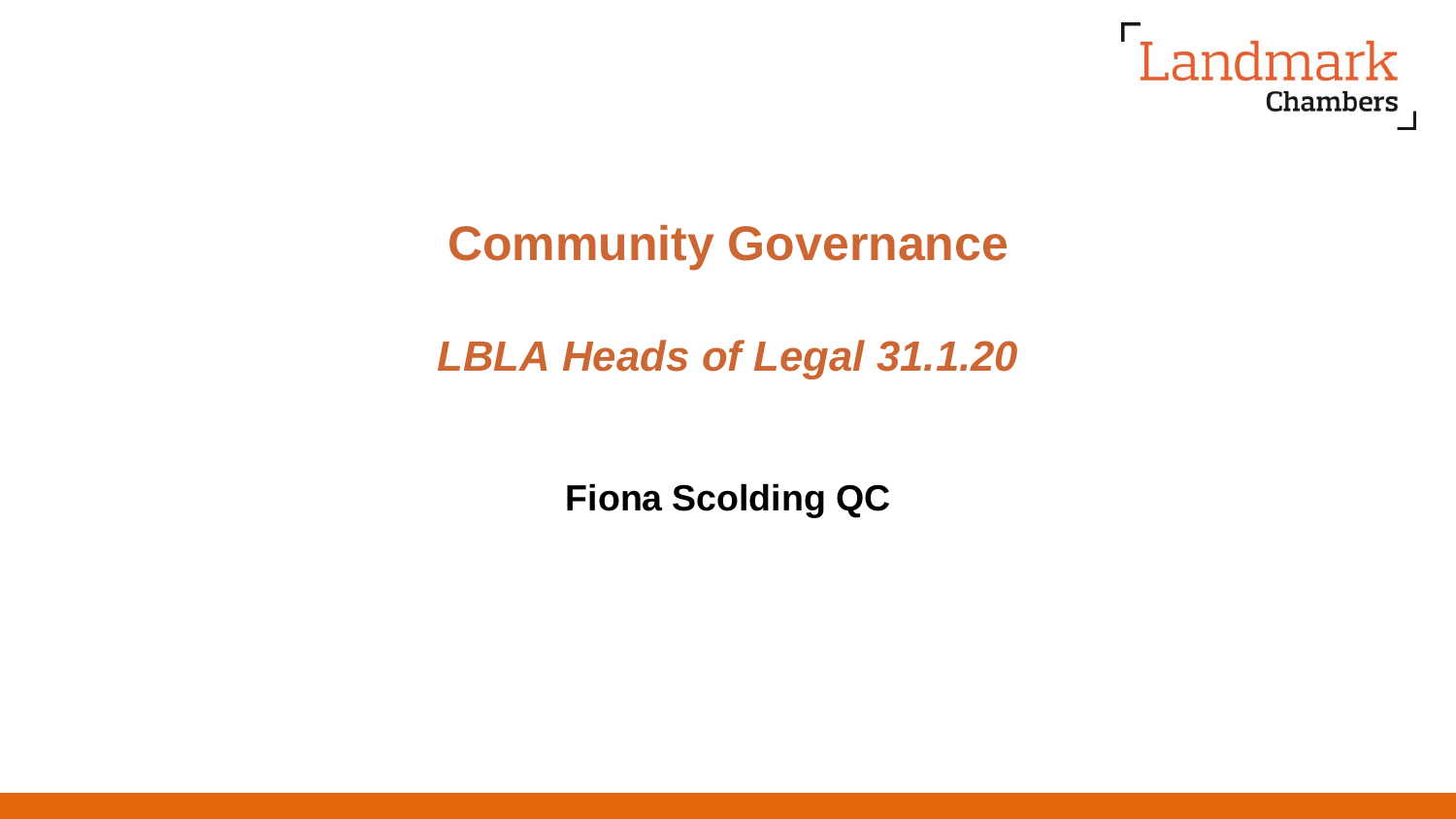## **Introduction**

- This talk:
	- What is community governance?
	- Community governance reviews
	- Citizens' assemblies
	- Lessons for decision-makers



Landmark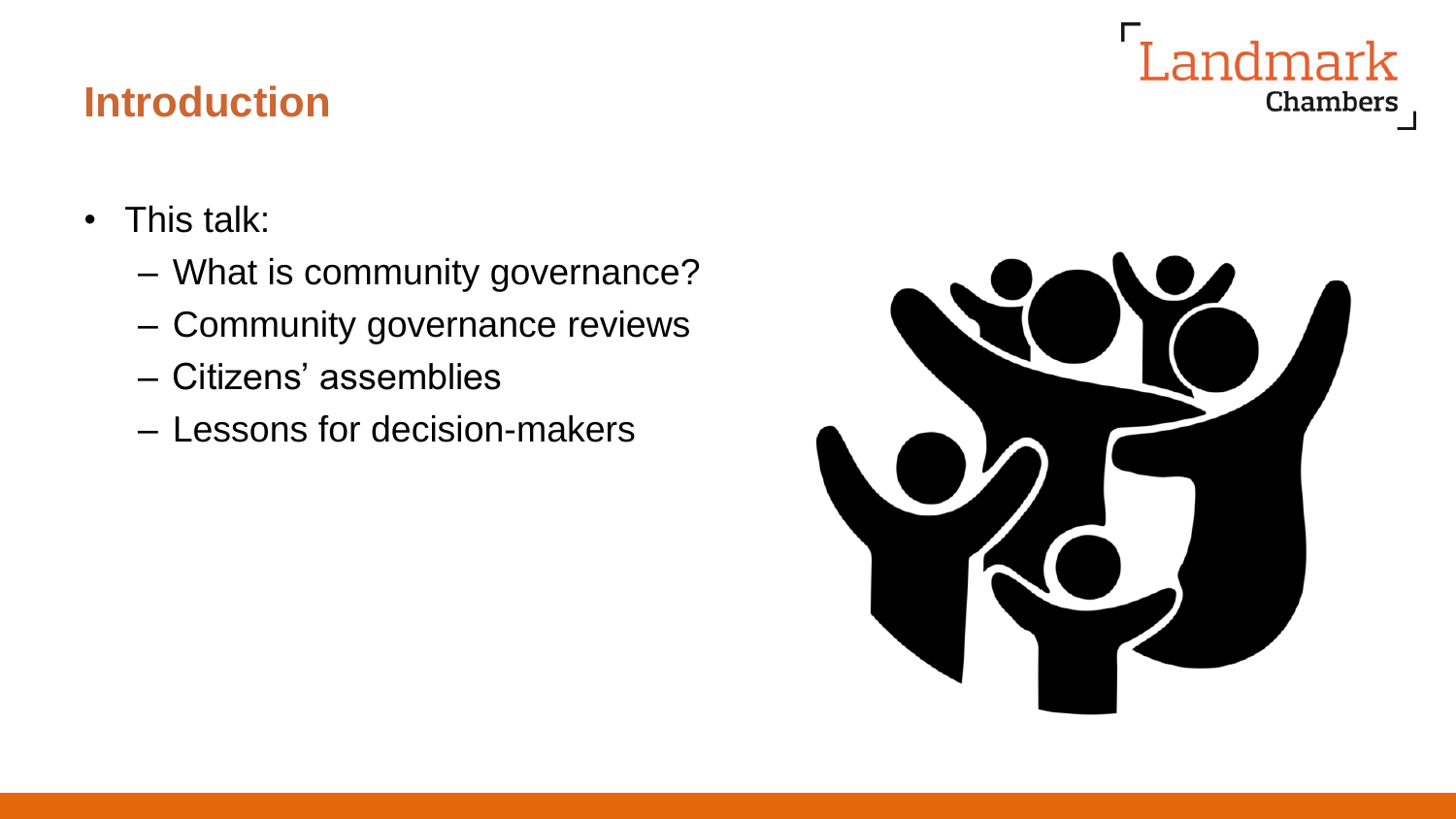## **What is community governance?**

• "*[Community governance may be defined as] community level management*  and decision-making that is undertaken by, with, or on behalf of a community, *by a group of community stakeholders. The focus on 'community' rather than on a corporation, organisation, local government or the public sector is the distinguishing feature of community governance vis a vis these other forms of governance*" (Totikidis, Armstrong & Francis, 2005).

- In essence, community governance is about community involvement in all aspects of public sector decision-making.
- Far from being merely a political concept, aspects of community governance have been emphasised by successive governments in both policy and law.
- This has implications for the lawfulness of consultation exercises and decision making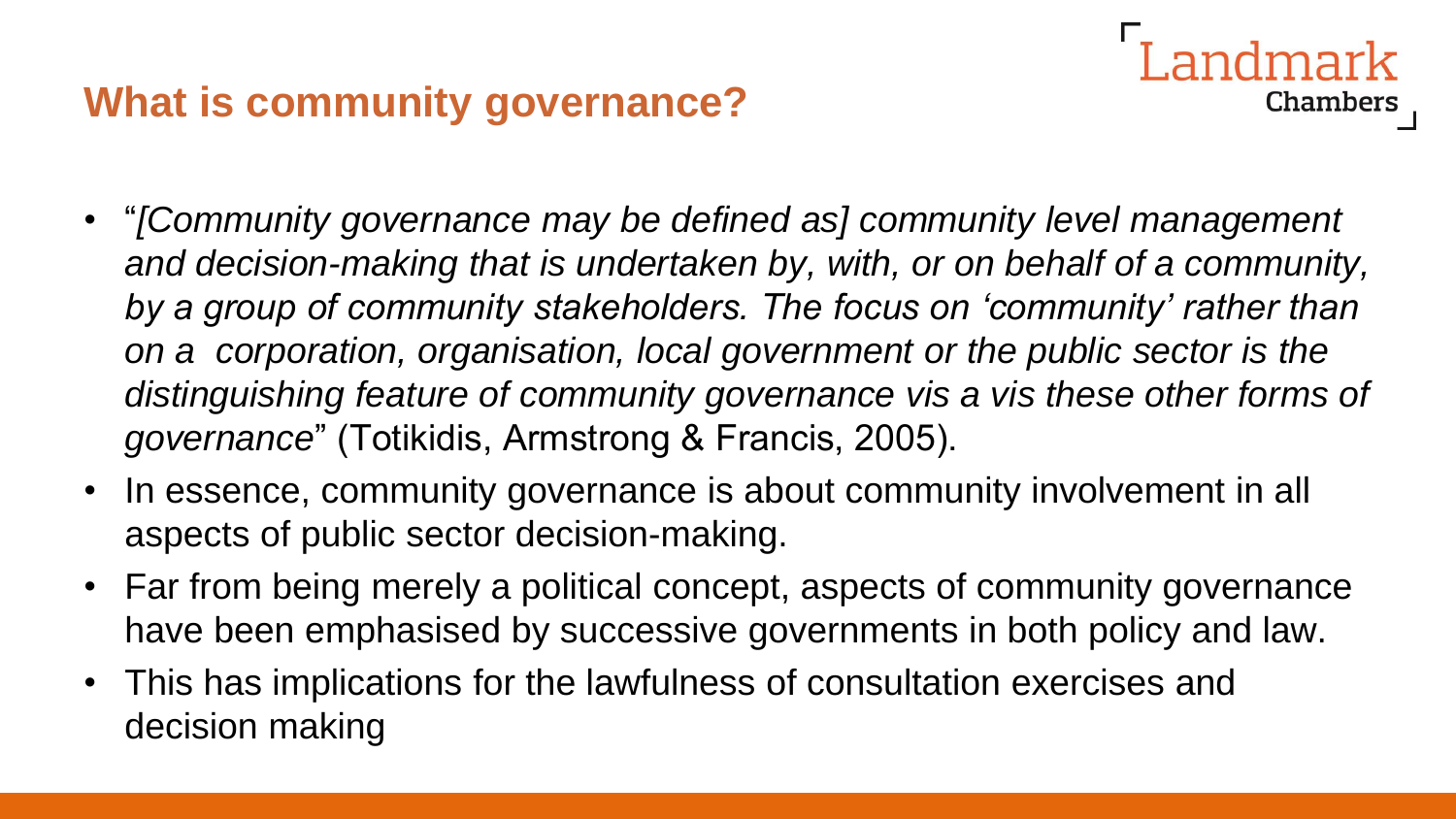## **Community Governance Reviews**

- Chambers
- Local Government and Public Involvement in Health Act 2007, s.79:

#### *Community governance reviews*

*(1)A community governance review is a review of the whole or part of the principal council's area, for the purpose of making recommendations of the kinds set out in sections 87 to 92* [regarding the creation of new parish or local councils]

*(2)In undertaking a community governance review the principal council must comply with—*

*(a) this Chapter, and*

*(b) the terms of reference of the review.*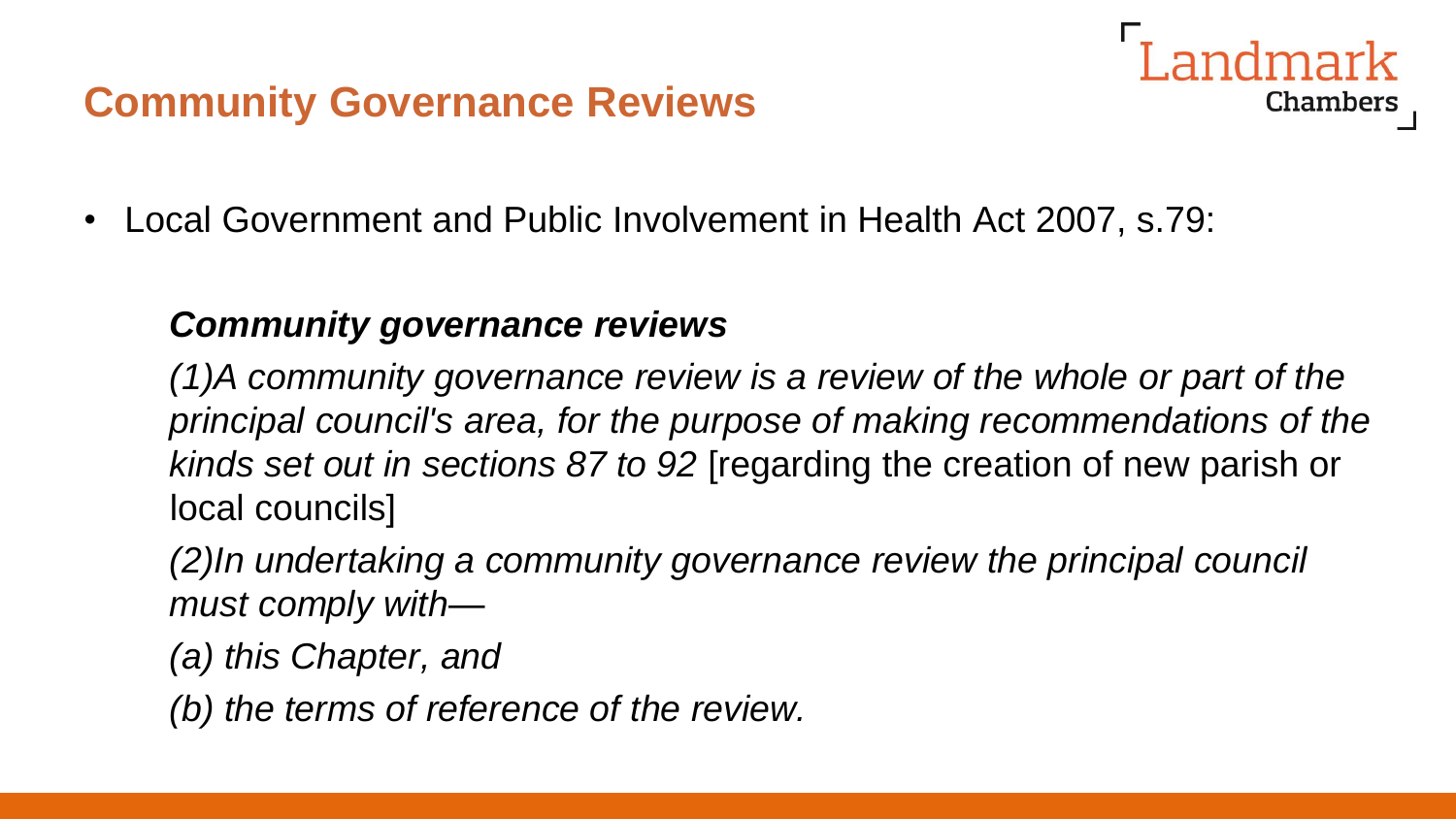### **Community Governance Reviews**

• The London Government Act 1963 abolished parishes existing at the time within London. When the boundaries for Greater London were established, they were adjusted to allow the surrounding shire counties to keep parishes that were in the fringe areas. Between 1963 and 2008 London was the only part of England not to have parishes or parish councils.

- The 2007 Act allowed London boroughs the possibility to exercise the same community governance powers as other principal councils, including being able to set up parishes and parish councils.
- Local electors in London boroughs are now able to petition for a community governance review, as elsewhere in England. See e.g. the Spitalfields petition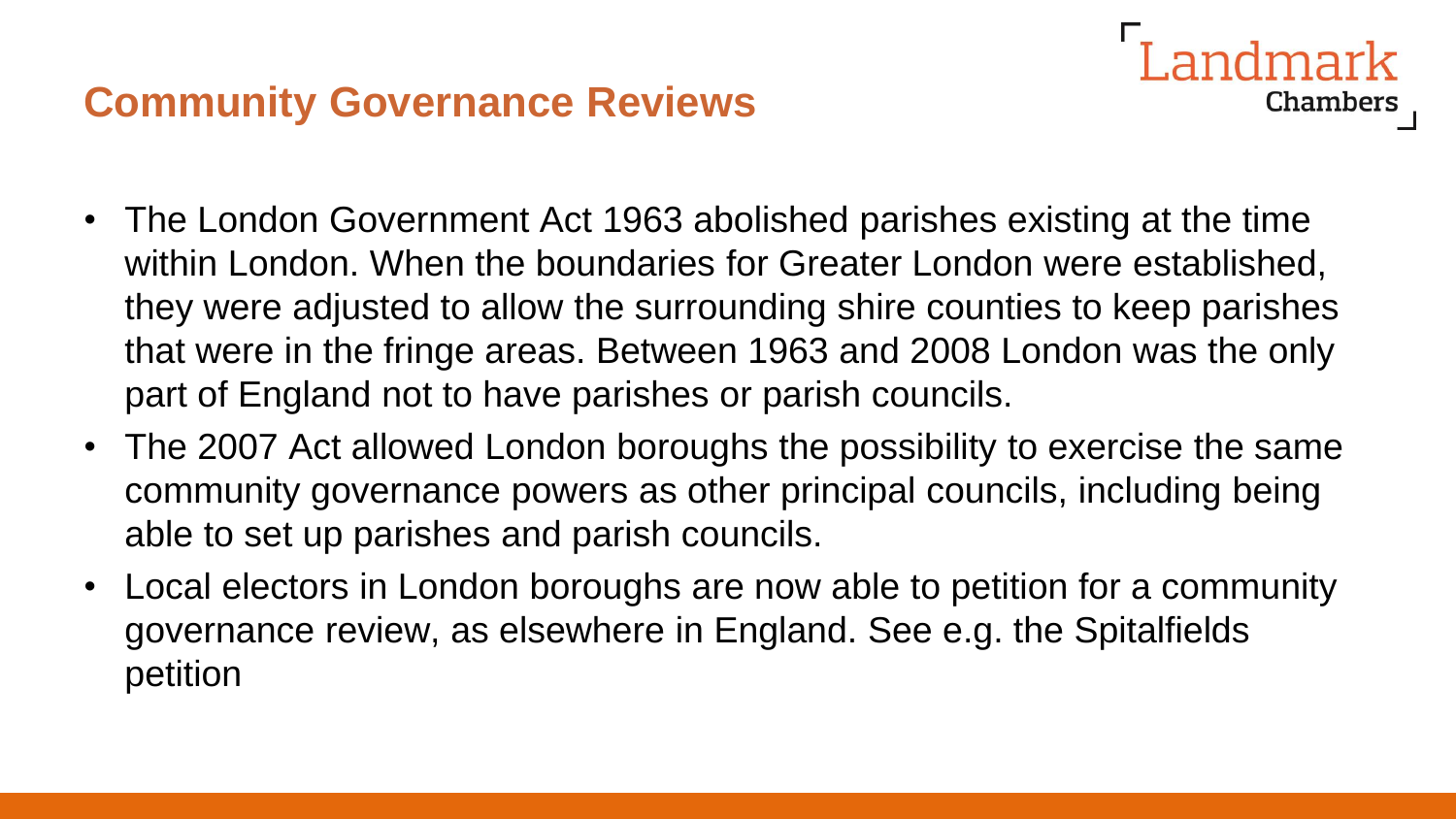### **Community Governance Reviews: guidance**

• Since 13 February 2008, district councils, unitary county councils and London borough councils have had responsibility for undertaking community governance reviews.

ndmark

- They have been able to decide whether to give effect to recommendations made in those reviews.
- 2007, s.101 provides that the Secretary of State may issue guidance about undertaking community governance reviews.
- Guidance was produced in 2010: Councils are required, by section 100(4) of the 2007 Act, to have regard to this guidance.
- The Guidance states that a Review must take place within 12 months of a petition from local residents.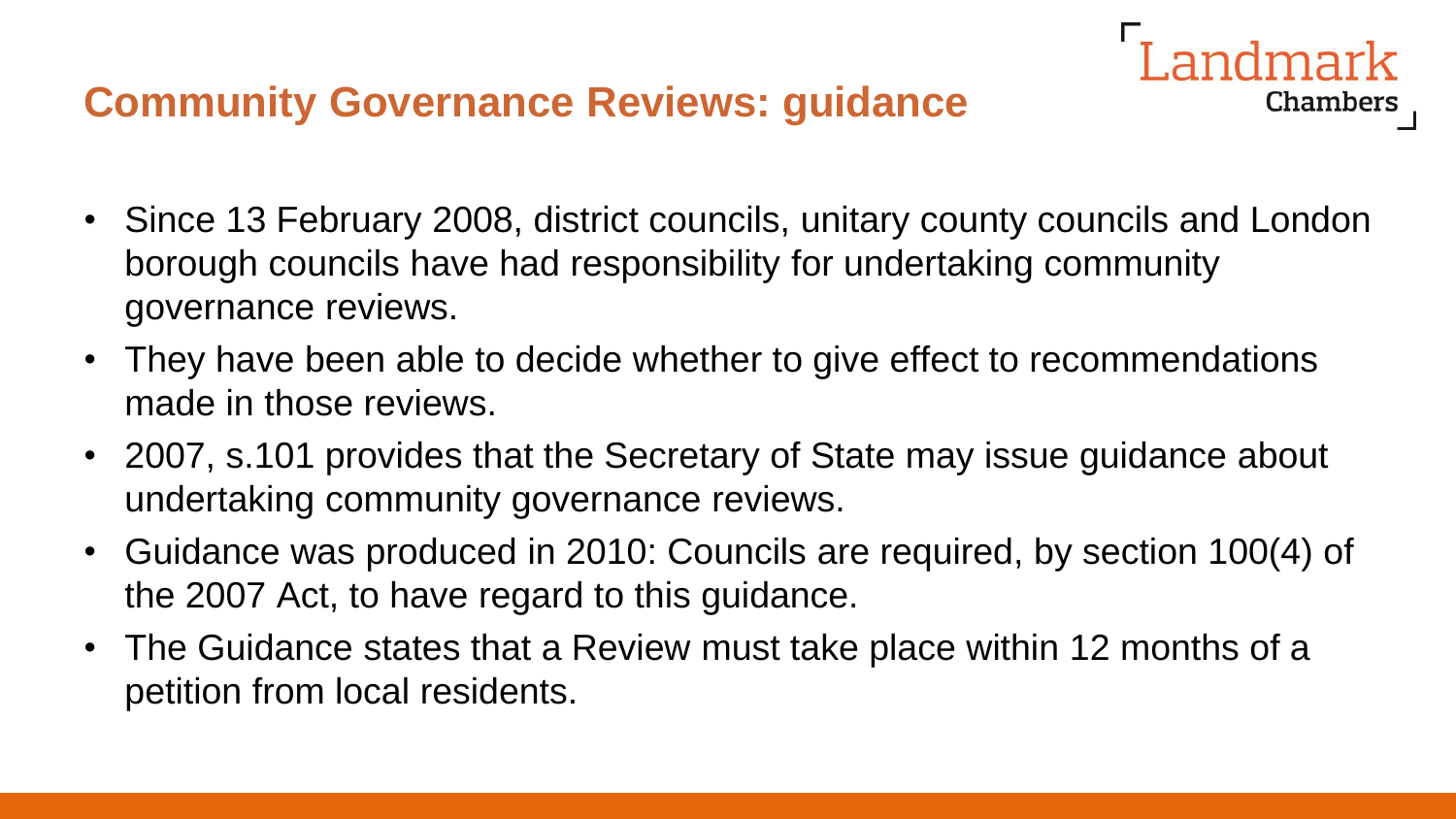# Landmark Chambers

#### **Community Governance Reviews in London**



#### **Queen's Park, Westminster**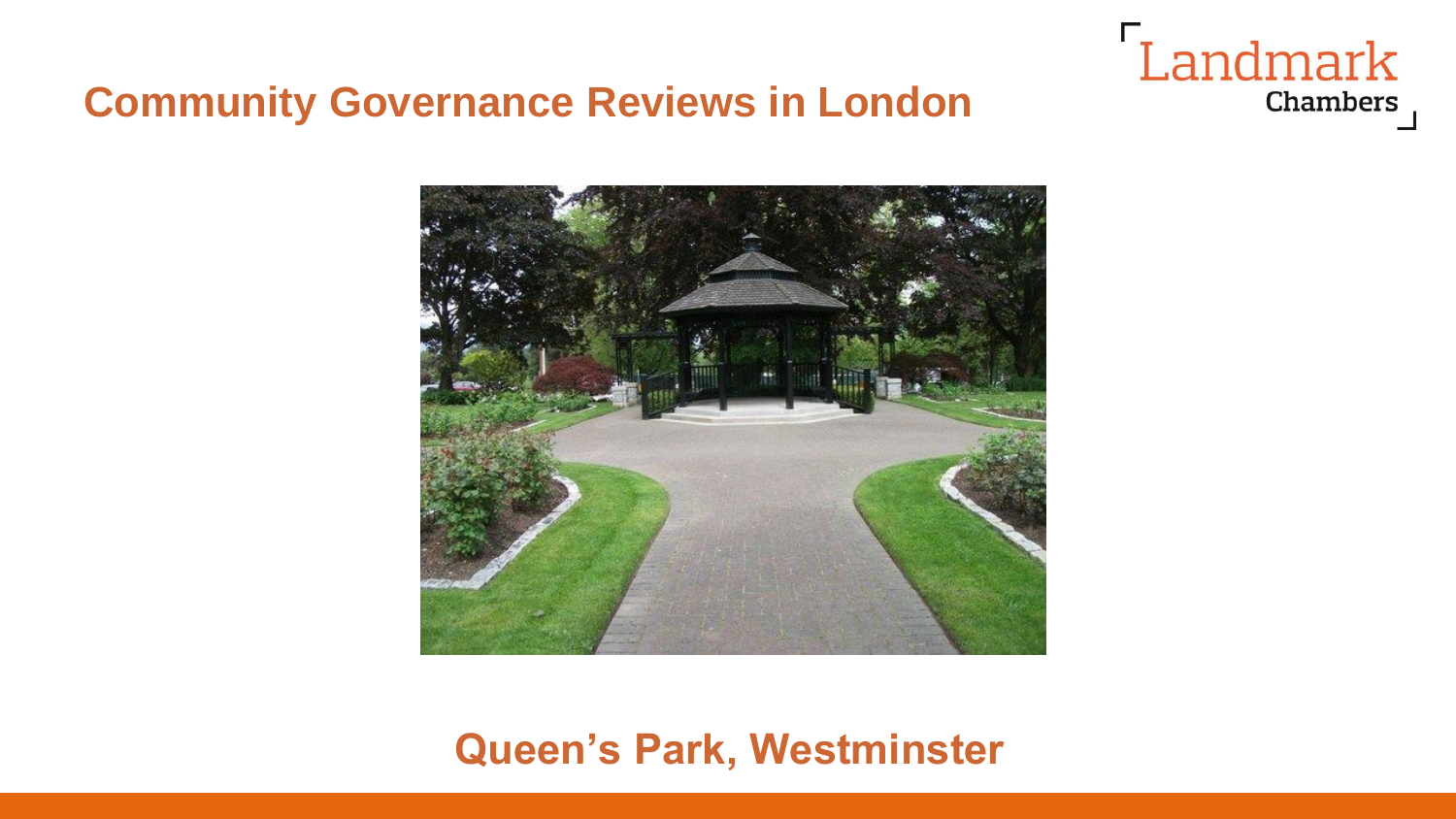- London's first parish council was Queen's Park Community Council in Westminster, May 2014
- On receiving a petition in support of a community council in May 2011, Westminster Council instigated a 12-month Community Governance Review to look into options for local service provision across the borough.

- As part of Westminster's Community Governance Review, a referendum was held in Queen's Park ward to confirm that the community council was supported by residents.
- The referendum provided this confirmation, with 69% supporting the formation of the community council (turnout was 20%)
- A Westminster Council Reorganisation Order in October 2013 officially established the new parish and council.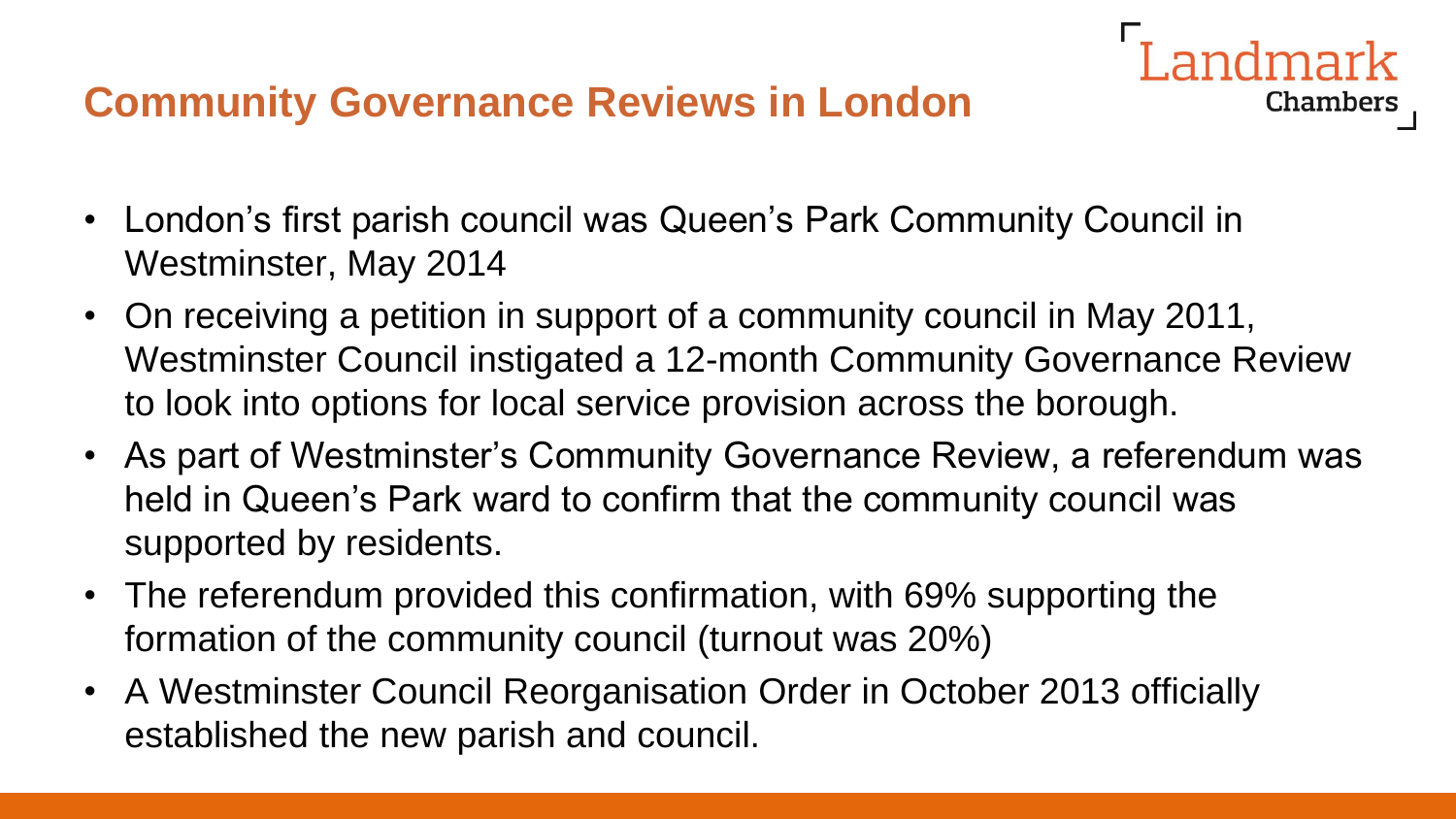



**Spitalfields and Banglatown**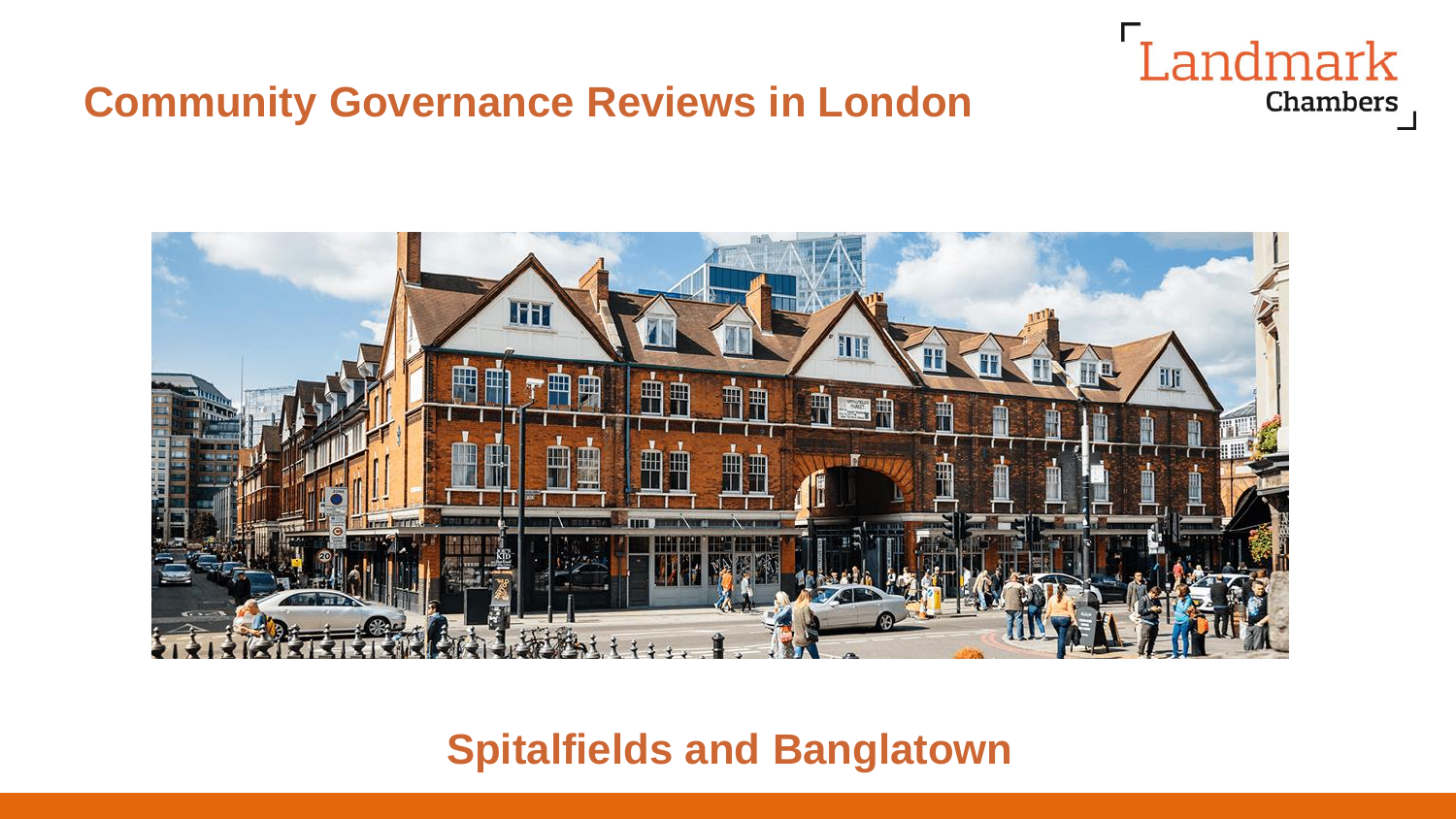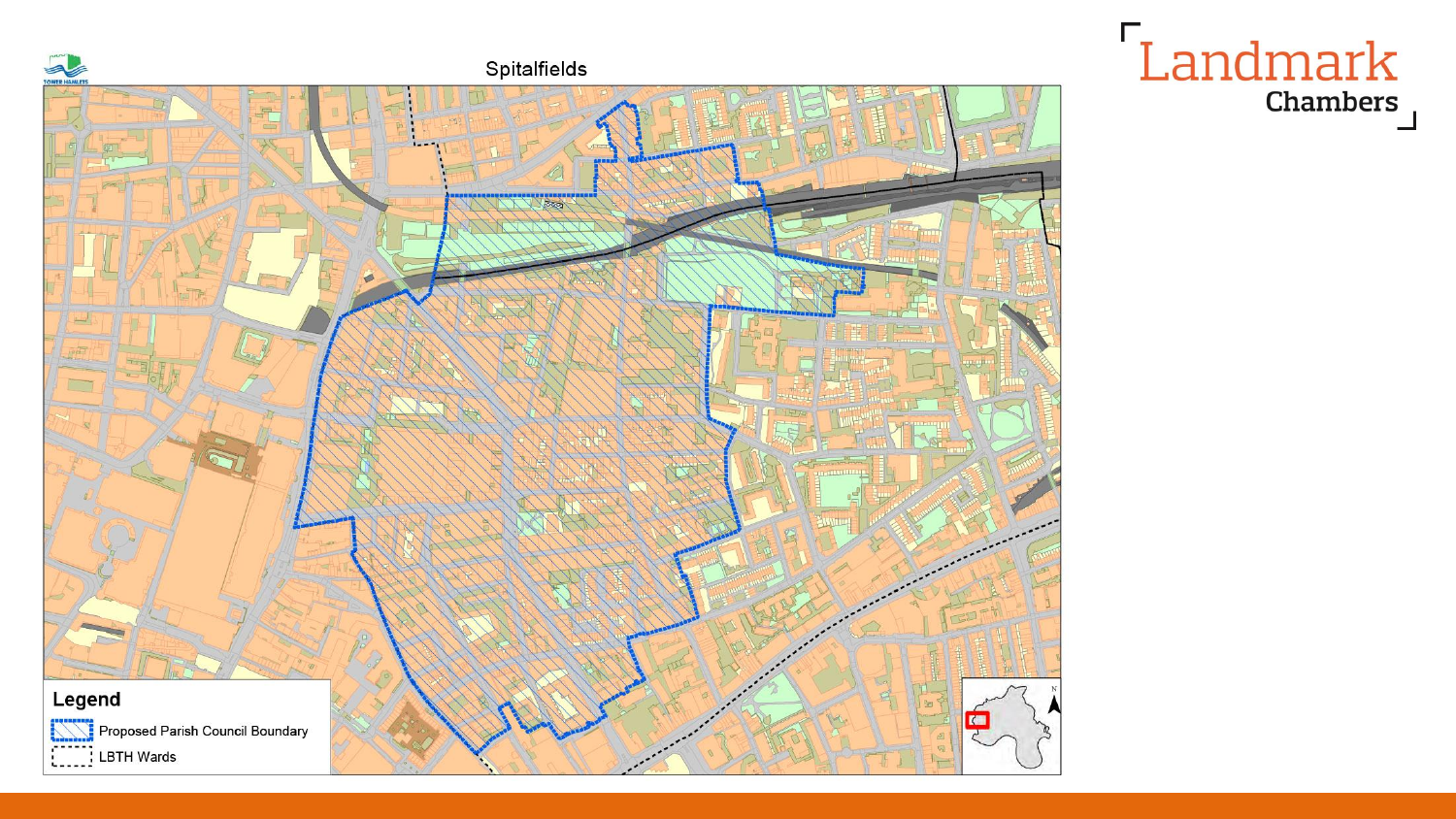- Spitalfields in Tower Hamlets was abolished as a civil parish in 1921.
- On 23 July 2018 a petition was submitted to Tower Hamlets Council to create a new parish council, "Spitalfields and Banglatown".

Chambers

• Two consultation phases took place as part of the review. The first phase, on the proposals as set out in the petition, ran from 8 October 2018 and closed on 31 December 2018. The second phase, including the Council's preferred recommendation to reject, ran from 6 March 2019 to 28 May 2019.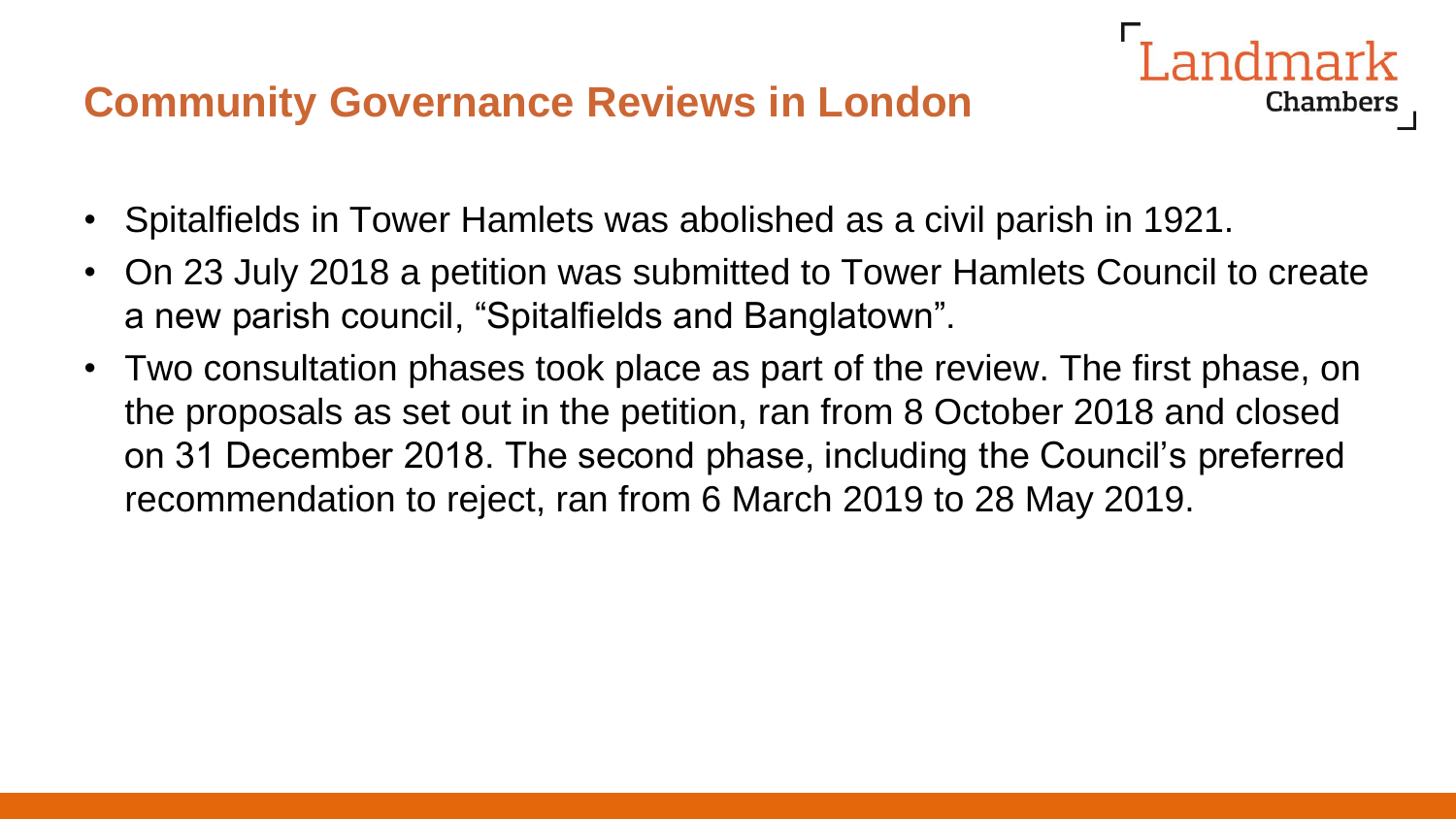- At a Council meeting on 17 July 2019 councillors considered the final analysis and conclusions from the consultation phases, which found:
	- There is not significant support for the creation of a parish council, either within the area or within the broader community.

Landmark

- A parish would not be reflective of the identity and interests of the whole community.
- The creation of a parish would be likely to damage community cohesion both within the area and between the area and other parts of the borough.
- A parish council would not be an effective and convenient form of local governance and would not be best placed to deliver quality services efficiently and effectively.
- There is the potential for a significant additional financial cost to local residents from the precept raised by a parish council with a particular concern that this could have a greater impact on people living on lower incomes.
- The Council decided to reject the petition.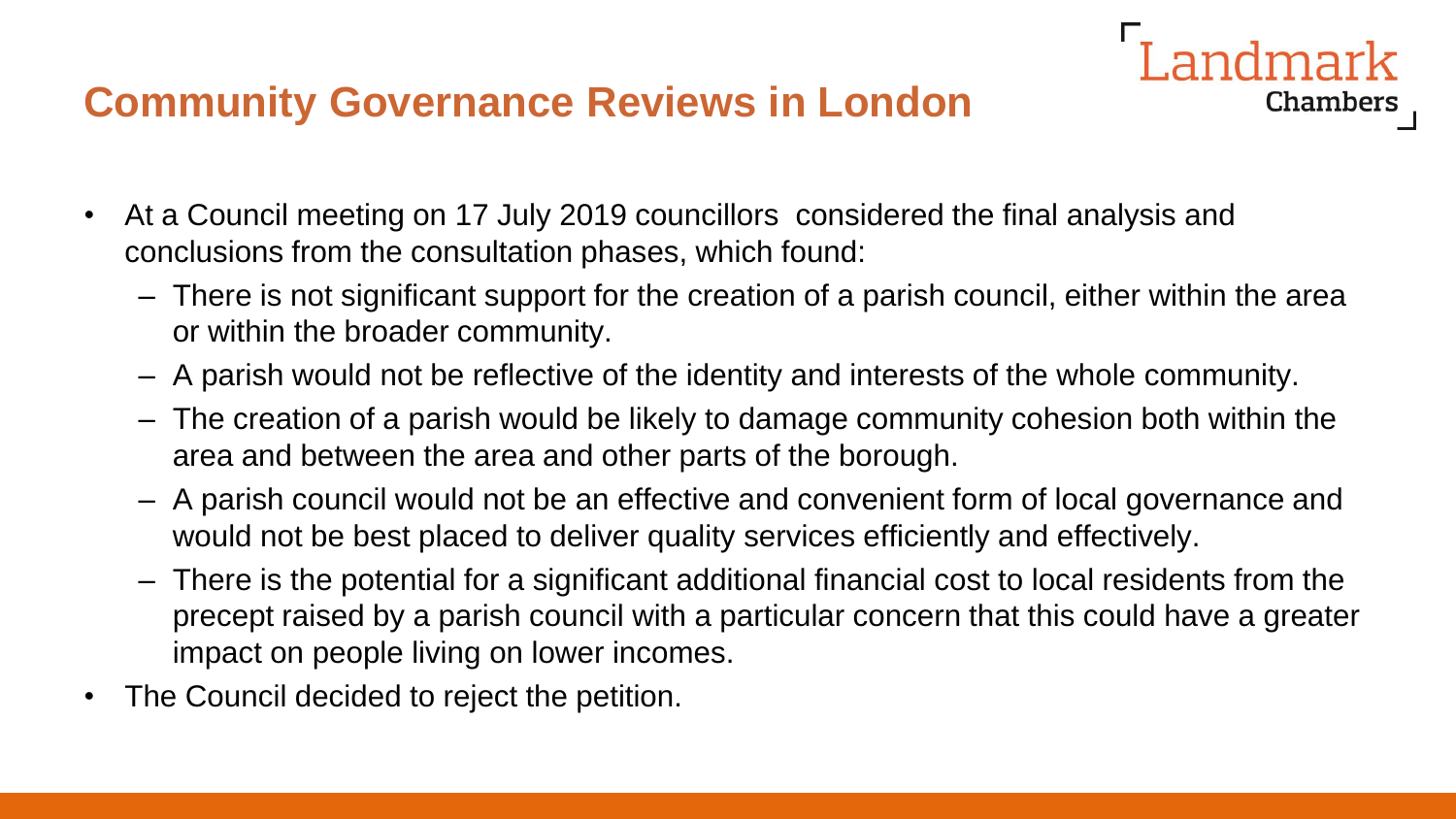# **Community Governance Reviews: possible legal challenges**



- *R (on the application of Britwell Parish Council) v Slough Borough Council*  [2019] EWHC 998 (Admin): Challenge to the abolition of a parish council.
- A public authority must act in accordance with guidance or, if not, give clear reasons for departing from it (*R (Khatun) v London Borough of Newham* [2004] EWCA Civ 55 at 47)
- 2010 Guidance: must be "clear and sustained local support" for abolition of parish councils [120]
- Polls suggested a significant proportion of the population supported abolition, but not a majority.
- The Court quashed the decision to abolish.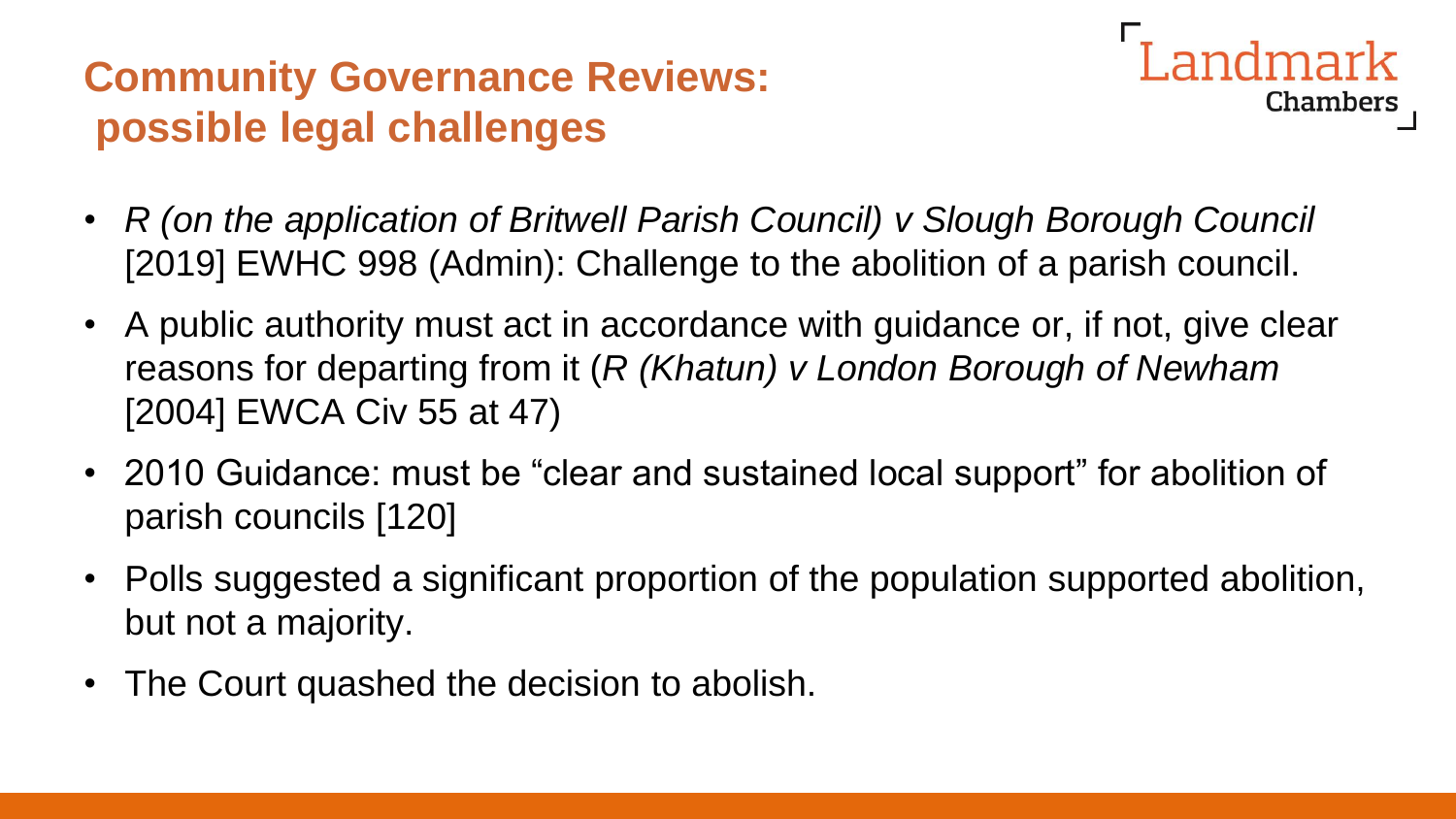## **Community Governance Reviews: possible legal challenges**



- Interestingly the fact that Slough attempted to justify its decision with reference to the 2010 Guidance did it more harm than simply departing from it.
- The judge said at [42]:

"The defendant submitted that it could depart from the Guidance if it had clear reasons to do so. That is correct. But in the present case, the defendant was not seeking to depart from the Guidance. It, erroneously, thought that the decision and the Order followed, in the sense that they were consistent with, the Guidance."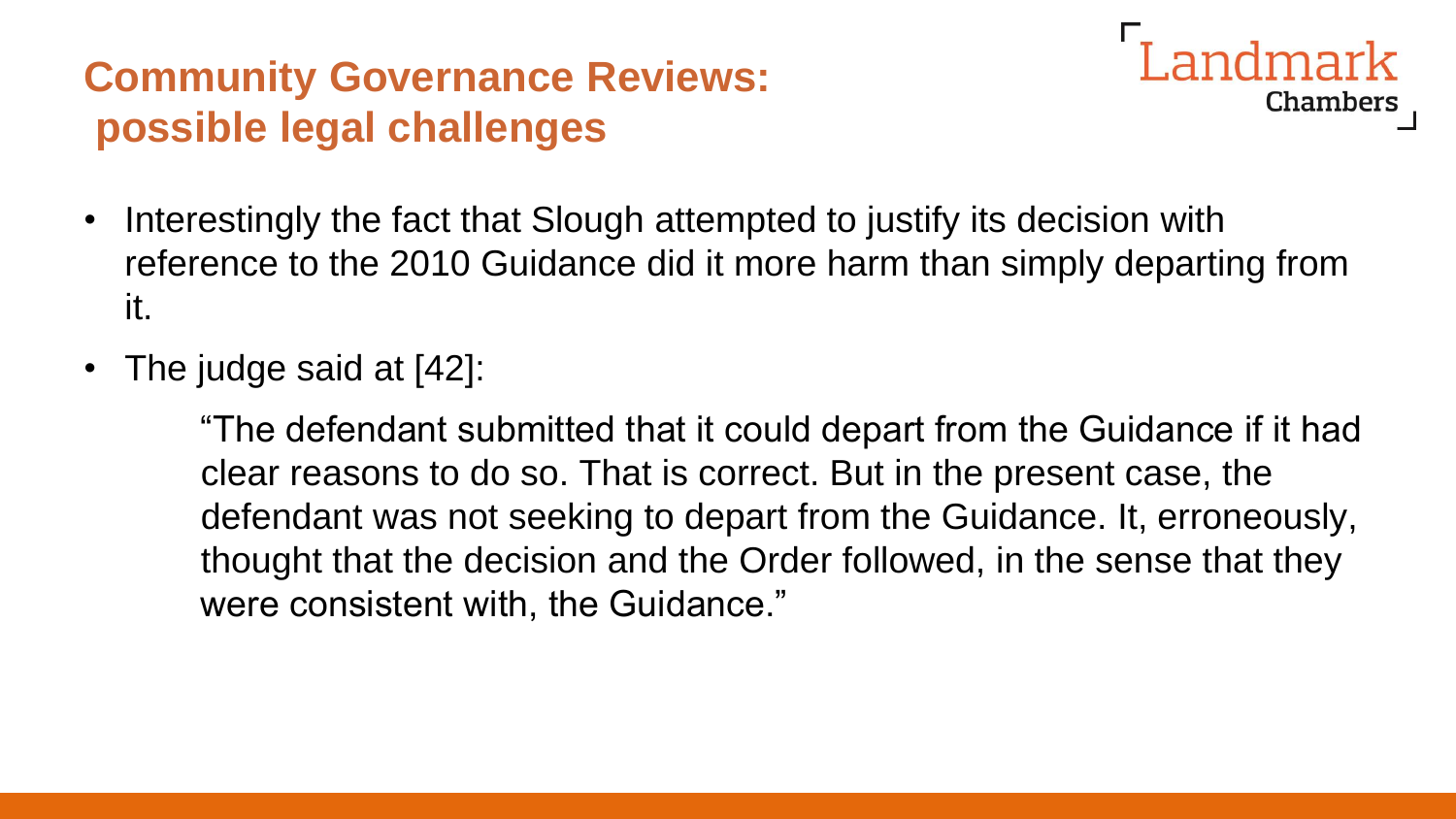# **Community Governance Reviews: possible legal challenges**

- **Chambers**
- There are also potential challenges to the creation of new parishes: for example, if there are issues electoral composition.
- 2010 Guidance: "*If a principal council decides that a parish should be warded, it should give consideration to the levels of representation between each ward.*" [165]
- There should not usually be a significant difference in levels of representation [166]
- Guidance: " *Where a community governance review recommends that two or more parishes should be grouped under a common parish council, then the principal council must take into account the same considerations when considering the number of councillors to be elected by each parish within the group*." [168]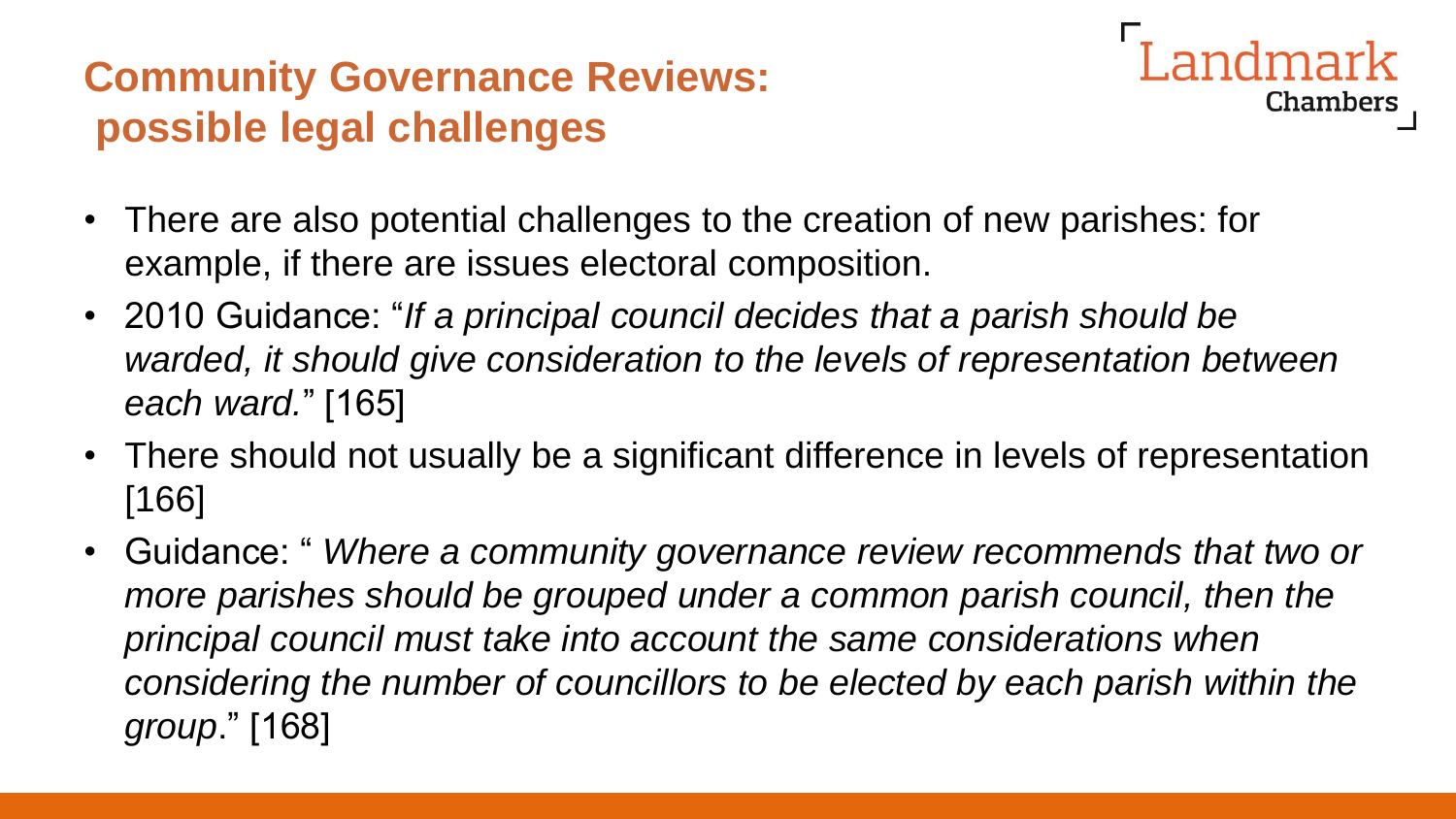# Landmark Chambers

#### **Citizens' Assemblies**

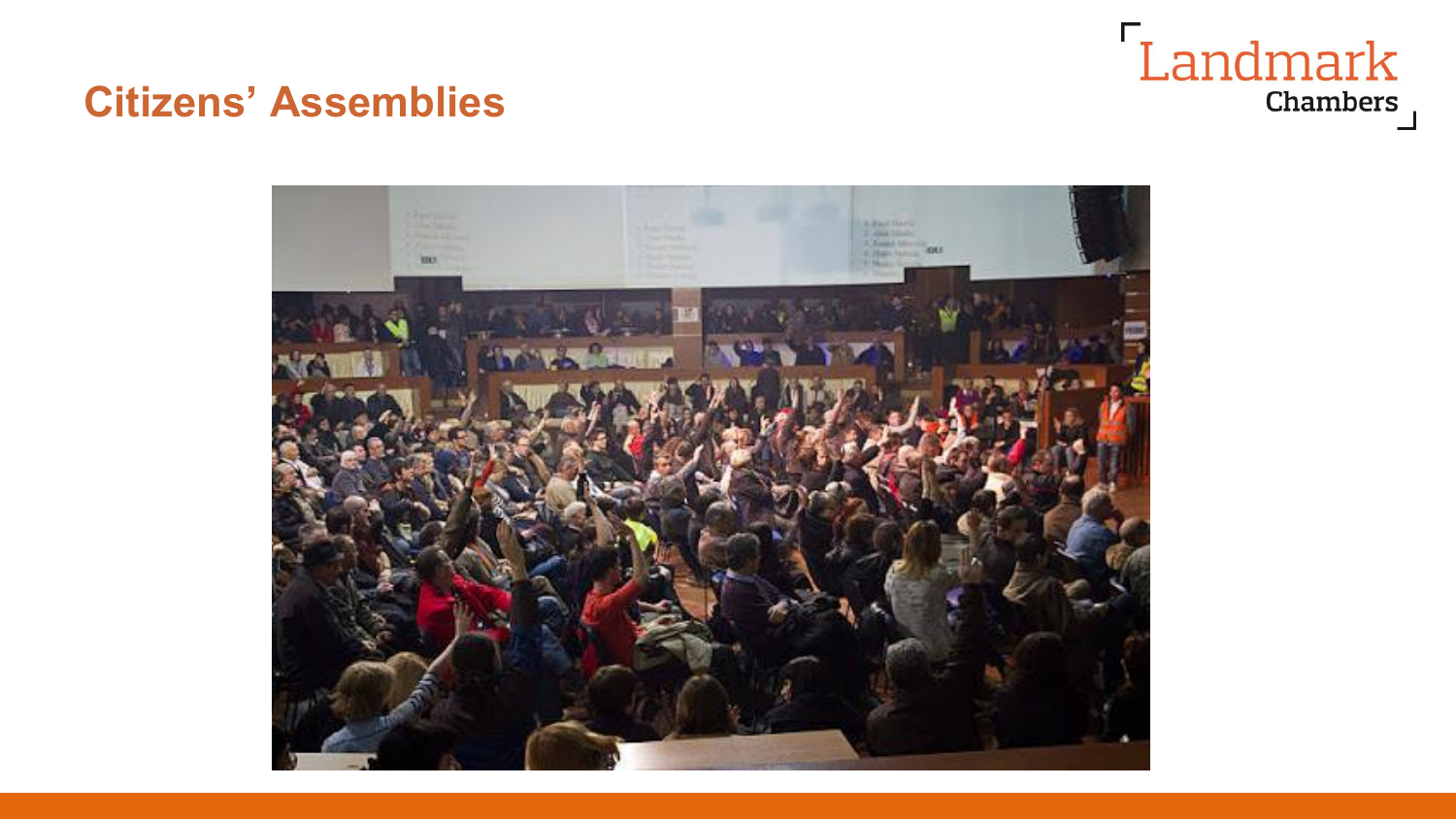## **Citizens' Assemblies**

- Citizens' assemblies, in which key local issues are put in the hands of a group of citizens, are gaining traction as an idea.
- At least 11 councils have been organising assemblies around climate change e.g. Camden LBC.
- Bristol City Council will introduce two citizens' assemblies pilot schemes this year to increase the involvement of citizens in the council's decision-making process.
- Bristol Council noted that the new processes would not be used for everyday decision making, but for complex and divisive issues or where there might be political gridlock.



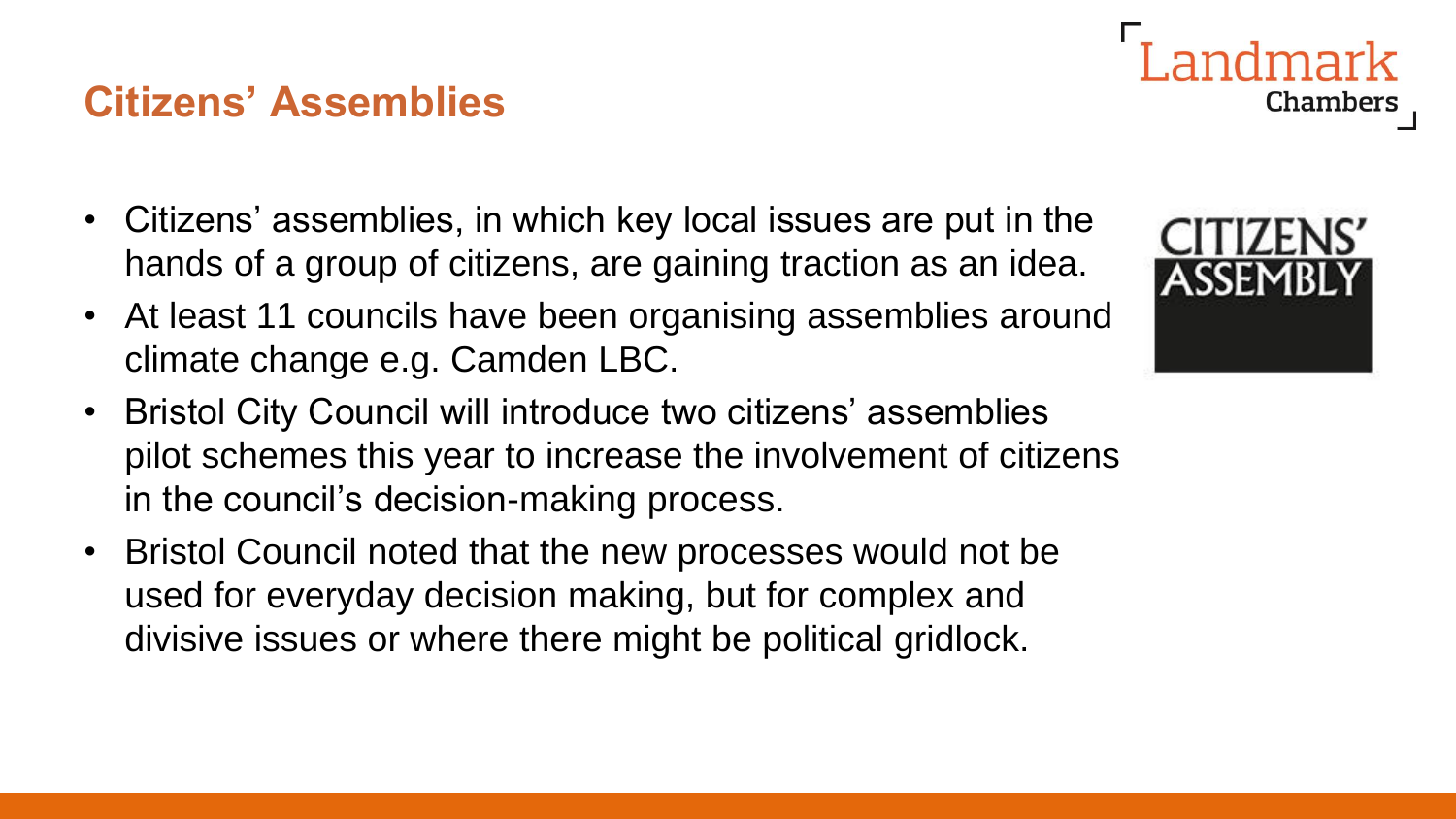## **Citizens' Assemblies: legal issues**

- The increasing importance of citizens' assemblies will likely lead to novel legal challenges.
- For example, to what extent are public sector consultation requirements affected by the involvement of a citizens' assembly?
- Can citizens' assemblies be used as a form of delegated decision making under e.g Local Government Act 1972 s.101?
- Does a promise to utilise a citizens' assembly as part of a decision-making process, as in Bristol, give rise to legitimate expectations regarding how the assembly's recommendations are implemented?